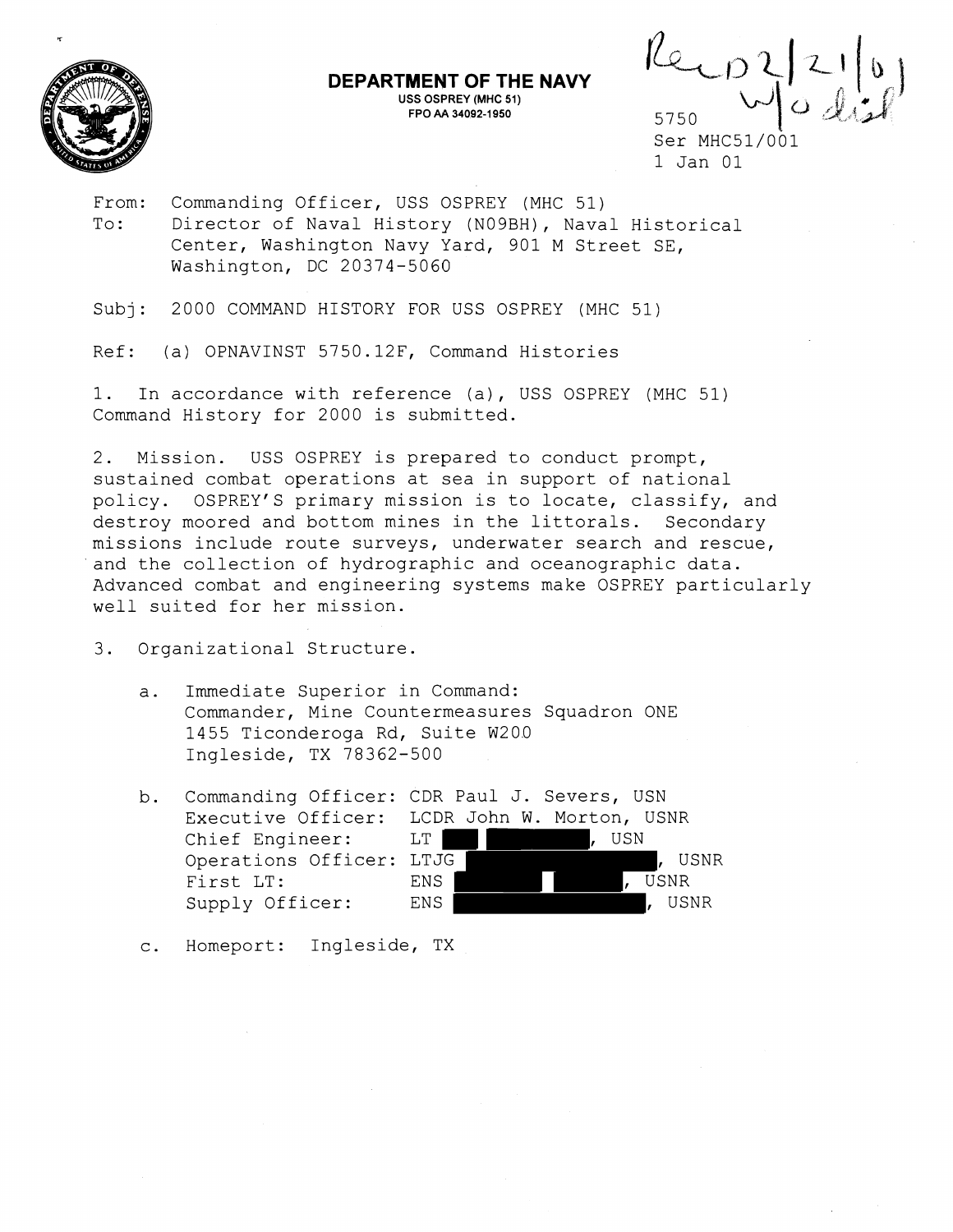Subj : 2000 COMMAND HISTORY FOR USS OSPREY (MHC 51)

4. Ships Characteristics.

a. Combat Systems Equipment:

AN/SPS-64 Surface Search Radar with IFF AN/SPA-25G Digital Radar Display AN/wSN-2 Gyrocompass AN/WQC-2 Underwater Communications Set AN/UQN-4 Fathometer AN/SQQ-32 Variable Depth Sonar AN/SLQ-48 Mine Neutralization System .50 Cal Machine Guns (2) Multi Purpose Crane

b. Navigation:

AN/SYQ-13 Navigation Command Control System AN/SSQ-109 Ship's Machinery Control System

c. Propulsion:

Isotta-Fraschini Main Propulsion Diesel Engines (2) (800 HP) Cycloidal Propellers (2)

d. Auxiliaries

Isotta Fraschini Diesel Generators (3) (300KW) York AC Plants (4) Firepumps (3) Auxiliary Sea Water Cooling Pumps (3) Medium Pressure Air Compressors (2)

5. Command History: (CY 00 Chronology)

| $01$ Jan - 09 Jan |  | Holiday Leave and Upkeep (HOLUPK)<br>Ingleside, TX |
|-------------------|--|----------------------------------------------------|
| $10$ Jan - 23 Jan |  | Upkeep (UPK) Ingleside, TX                         |
| $24$ Jan - 28 Jan |  | Gulf Of Mexico Exercise (GOMEX 00-1)               |
|                   |  | Corpus Christi Operating Area (CCOA)               |
| $29$ Jan - 30 Jan |  | UPK: Ingleside, TX                                 |
| $31$ Jan - 03 Feb |  | GOMEX 00-1 in CCOA                                 |
| 04 Feb $-13$ Feb  |  | UPK: Ingleside, TX                                 |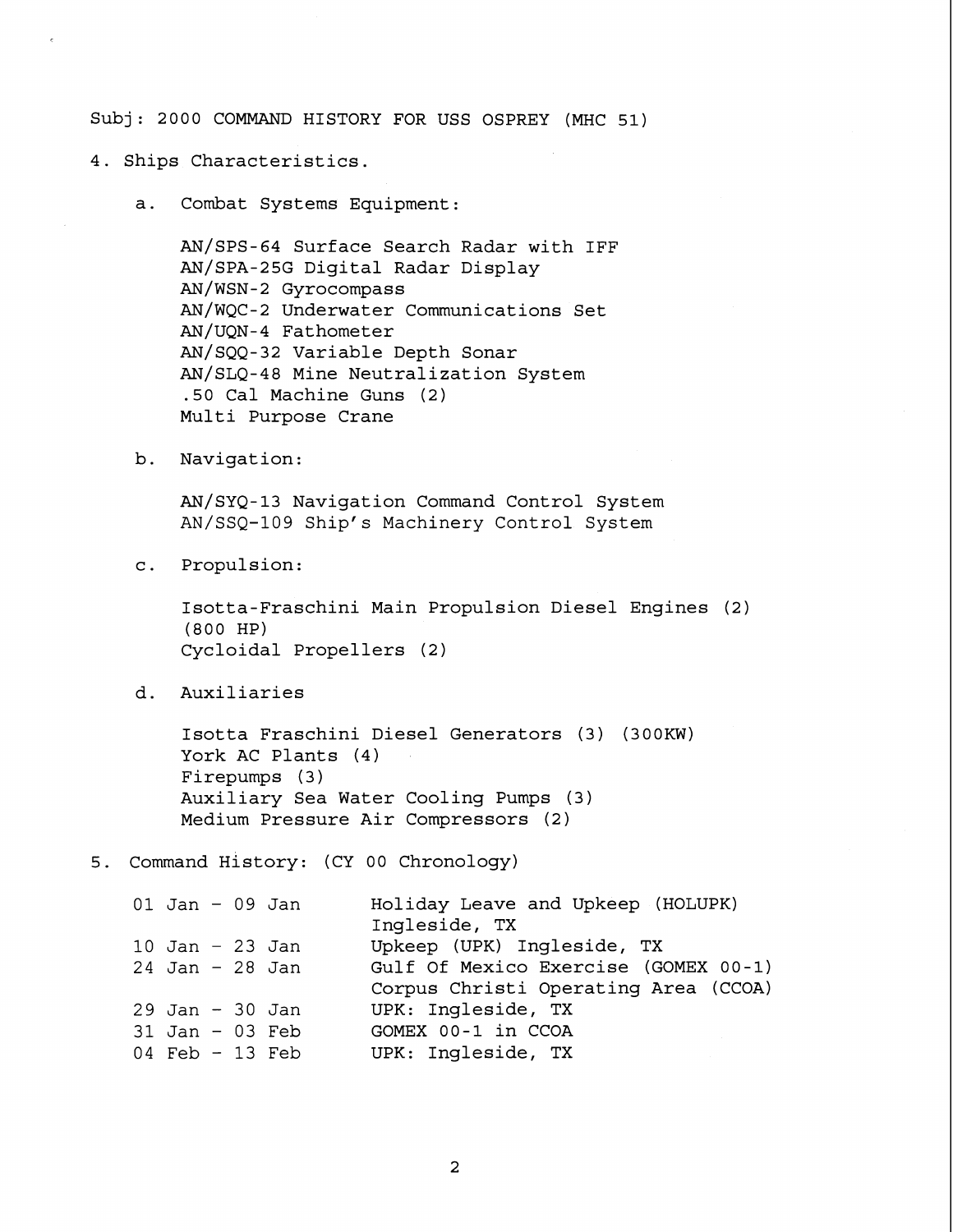## Subj: 2000 COMMAND HISTORY FOR USS OSPREY (MHC 51)

| $14$ Feb - 18 Feb   | Enroute (ENR) Cozumel, Mexico             |
|---------------------|-------------------------------------------|
| 19 Feb $-22$ Feb    | Visit (VST) Cozumel, Mexico               |
| 23 Feb $-$ 25 Feb   | ENR: Key West, FL                         |
| $26$ Feb - $27$ Feb | VST: Key West, FL                         |
| $28$ Feb - 02 Mar   | ENR: Mobile, AL                           |
| 03 Mar - 07 Mar     | VST: Mobile, AL                           |
| 08 Mar - 11 Mar     | ENR: Ingleside, TX                        |
|                     |                                           |
| $12$ Mar - 23 Apr   | UPK: Ingleside, TX                        |
| $14$ Mar - 24 Mar   | Combat Systems Readiness Assessment/      |
|                     | Systems and Equipment Material Assessment |
|                     | Team (CSRA/SEMAT)                         |
| $20$ Mar - 31 Mar   | 051 Ship's Intermediate Maintenance       |
|                     | Activity (SIMA) Availability              |
| $27$ Mar - 31 Mar   | Supply Management Assist (SMA)            |
| 05 Apr - 06 Apr     | Electro Magnetic Roll (EMR) Testing and   |
|                     | Degaussing Check Ranging                  |
|                     |                                           |
| $24$ Apr - 05 May   | 022 Maintenance Availability              |
|                     | Ingleside, TX                             |
| 06 May - 07 May     | UPK: Ingleside, TX                        |
| 08 May - 12 May     | ENR: Pascagoula, MS                       |
| 13 May              | UPK: Pascagoula, MS                       |
| 14 May - 19 May     | ENR: Panama City Op Areas                 |
| 20 May - 21 May     | VST: Panama City, FL                      |
| 22 May - 25 May     | ENR: New Orleans, LA                      |
| 26 May - 29 May     | VST: New Orleans, AL                      |
|                     | ENR: Galveston, TX                        |
| 30 May - 02 Jun     |                                           |
| 03 Jun - 04 Jun     | VST: Galveston, TX                        |
| 05 Jun - 07 Jun     | ENR: Ingleside, TX                        |
| 08 Jun $-12$ Jul    | UPK: Ingleside, TX                        |
| 13 Jul - 14 Jul     | GOMEX 00-2 in CCOA                        |
| 15 Jul              | UPK: Ingleside, TX                        |
| 16 Jul - 21 Jul     | GOMEX 00-2/ Mercury 00 in CCOA            |
| 22 Jul - 30 Jul     | UPK: Ingleside, TX                        |
| 31 Jul - 13 Aug     | Restricted Availability (RAV) Ingleside,  |
|                     | TX                                        |
|                     |                                           |
| 14 Aug $-$ 05 Sep   | Pre-Overseas Movement (POM) Period        |
|                     | Ingleside, TX                             |
| 06 Sep - 07 Sep     | Mine Countermeasures Training (MCMTNG) in |
|                     | <b>CCOA</b>                               |
| 08 Sep - 11 Sep     | UPK: Ingleside, TX                        |
| 12 Sep - 14 Sep     | ENR: Beaumont, TX                         |
| 15 Sep $-$ 17 Sep   | VST: Beaumont, TX for U.S. Navy Days      |
| 18 Sep $-21$ Sep    | Group Sail (GRUSL) Gulf of Mexico         |
|                     |                                           |
| 22 Sep              | VST: Pascagoula, MS                       |
| 23 Sep - 25 Sep     | GRUSL: Gulf of Mexico                     |

 $\overline{3}$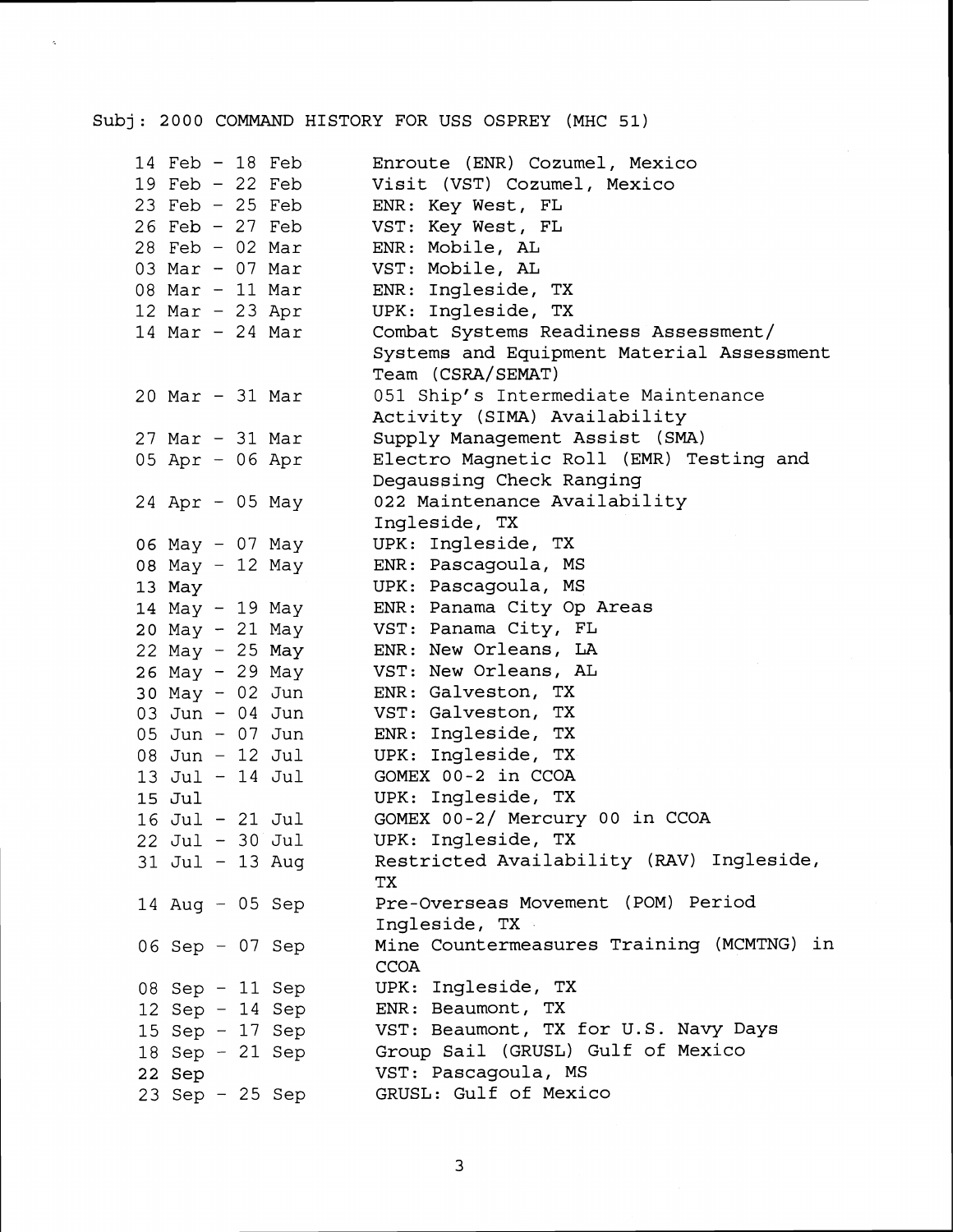## Subj: 2000 COMMAND HISTORY FOR USS OSPREY (MHC 51)

|                                                |  | Brief Stop For Fuel (BSF) Key West, FL                                                                                                                                                                                                                                                                                                            |
|------------------------------------------------|--|---------------------------------------------------------------------------------------------------------------------------------------------------------------------------------------------------------------------------------------------------------------------------------------------------------------------------------------------------|
|                                                |  | ENR: Mayport, FL                                                                                                                                                                                                                                                                                                                                  |
|                                                |  | UPK: Mayport, FL                                                                                                                                                                                                                                                                                                                                  |
|                                                |  | ENR: Cherry Point Operating Area (CPOA)                                                                                                                                                                                                                                                                                                           |
|                                                |  | Unified Spirit 2000/Joint Task Force                                                                                                                                                                                                                                                                                                              |
|                                                |  | Exercise $(JTFEX 01-1)$                                                                                                                                                                                                                                                                                                                           |
|                                                |  | BSF: Morehead City, NC                                                                                                                                                                                                                                                                                                                            |
|                                                |  | Navy Birthday Celebration                                                                                                                                                                                                                                                                                                                         |
|                                                |  | BSF: Morehead City, NC                                                                                                                                                                                                                                                                                                                            |
|                                                |  | BSF: Morehead City, NC                                                                                                                                                                                                                                                                                                                            |
|                                                |  | UPK: Naval Amphibious Base Little Creek,                                                                                                                                                                                                                                                                                                          |
|                                                |  | VA.                                                                                                                                                                                                                                                                                                                                               |
|                                                |  | ENR: Annapolis, MD                                                                                                                                                                                                                                                                                                                                |
|                                                |  | VST: Annapolis, MD                                                                                                                                                                                                                                                                                                                                |
|                                                |  | MCMTNG in Chesapeake Bay                                                                                                                                                                                                                                                                                                                          |
|                                                |  | UPK: Naval Amphibious Base Little Creek,                                                                                                                                                                                                                                                                                                          |
|                                                |  | VA.                                                                                                                                                                                                                                                                                                                                               |
|                                                |  | ENR: Charleston, SC                                                                                                                                                                                                                                                                                                                               |
|                                                |  | VST: Charleston, SC                                                                                                                                                                                                                                                                                                                               |
|                                                |  | ENR: Key West, FL                                                                                                                                                                                                                                                                                                                                 |
|                                                |  | VST: Key West, FL                                                                                                                                                                                                                                                                                                                                 |
|                                                |  | ENR: Mobile, AL                                                                                                                                                                                                                                                                                                                                   |
|                                                |  | VST: Mobile, AL                                                                                                                                                                                                                                                                                                                                   |
|                                                |  | ENR: Ingleside, TX                                                                                                                                                                                                                                                                                                                                |
|                                                |  | HOLUPK: Ingleside, TX                                                                                                                                                                                                                                                                                                                             |
| 26 Sep<br>13 Oct<br>13 Oct<br>16 Oct<br>18 Oct |  | 27 Sep - 28 Sep<br>29 Sep - 10 Oct<br>11 Oct - 12 Oct<br>13 Oct - 23 Oct<br>24 Oct - 30 Oct<br>31 Oct - 01 Nov<br>$02$ Nov - $05$ Nov<br>06 Nov - 09 Nov<br>10 Nov - 17 Nov<br>18 Nov - 22 Nov<br>$23$ Nov - $26$ Nov<br>$27$ Nov - 01 Dec<br>$02$ Dec - 03 Dec<br>04 Dec $-$ 08 Dec<br>09 Dec - 10 Dec<br>11 Dec - 15 Dec<br>$16$ Dec - $31$ Dec |

6. Narrative. Throughout 2000, Team OSPREY set the waterfront standard as a top performer in all mission areas and continues a proud tradition as the lead ship of the MHC 51 Class. Superb performance throughout the Inter-Deployment Training Cycle (IDTC), administrative inspections, and the first ever Mine Warfare Readiness Group Two Deployment have been the hallmark of USS OSPREY during this challenging and rewarding year. Other noteworthy accomplishments include:

Team OSPREY trained and retained the finest Sailors in the  $\bullet$ Fleet, receiving the Golden Anchor award for retention excellence.

 $\overline{4}$